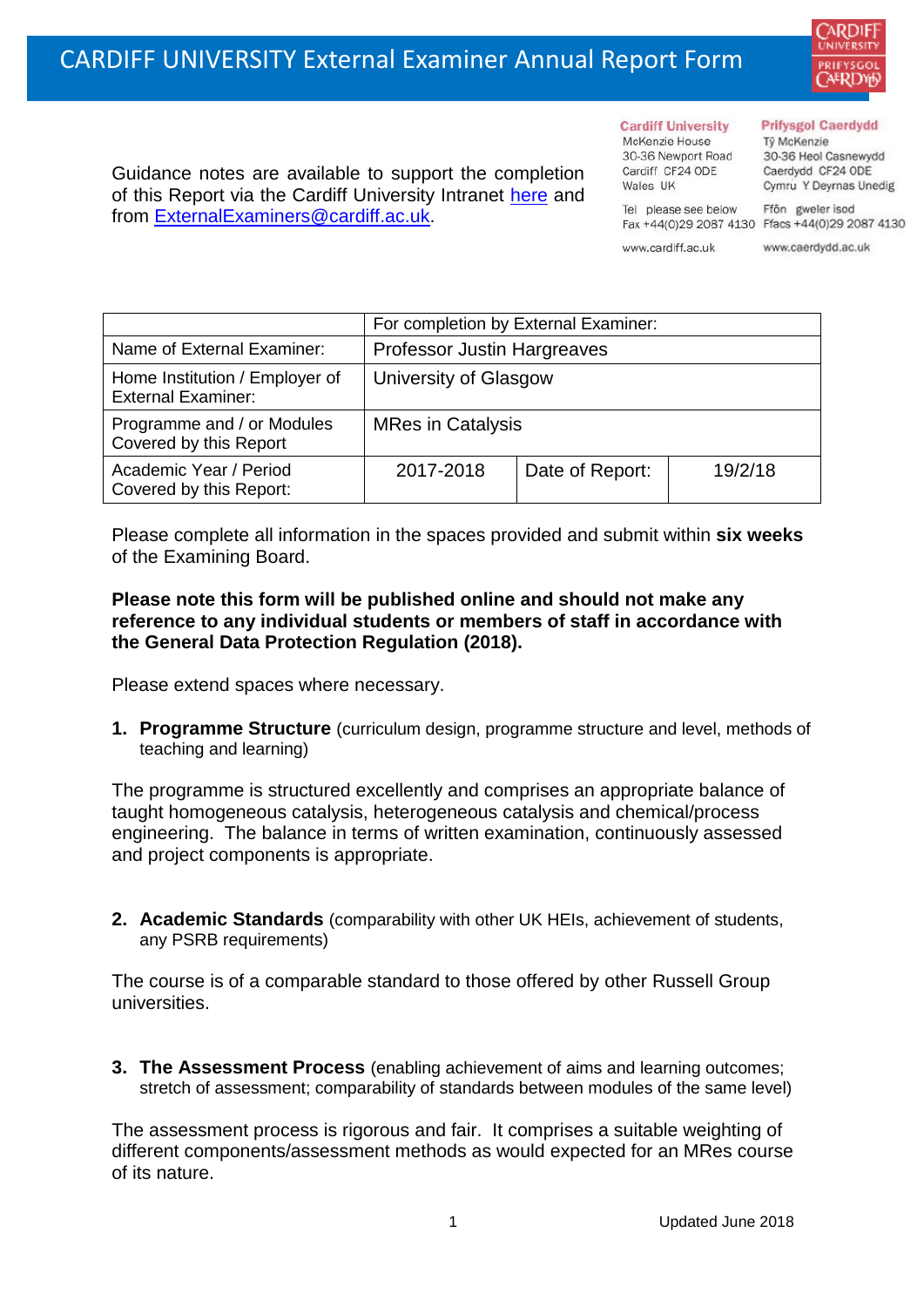4. **Examination of Master's Dissertations** (sample of dissertations received, appropriateness of marking schemes, standard of internal marking, classification of awards)

This was very clear. All assessed work was made available to me and I had ample time to scrutinise it in detail. Marks awarded were appropriately justified and the marking schemes presented were clear and adhered to.

### **5. Year-on-Year Comments**

[Previous External Examiner Reports are available from the Cardiff University Website [here.](https://www.cardiff.ac.uk/public-information/quality-and-standards/external-examiner-reports)]

**6. Preparation for the role of External Examiner (for new External Examiners only)** (appropriateness of briefing provided by the programme team and supporting information, visits to School, ability to meet with students, arrangements for accessing work to review)

The programme team's communication with me was clear and well-structured such that I was prepared significantly in advance for any deadlines etc. One very minor things is I would have expected more of a transcript type report from the central administration office but that prepared by the programme team was clear and comprehensive.

**7. Noteworthy Practice and Enhancement** (good and innovative practice in learning, teaching and assessment; opportunities for enhancement of learning opportunities)

The conference style presentational aspect of the course is a very strong and highly commendable feature.

**8. Appointment Overview (for retiring External Examiners only)** (significant changes in standards, programme/discipline developments, implementation of recommendations, further areas of work)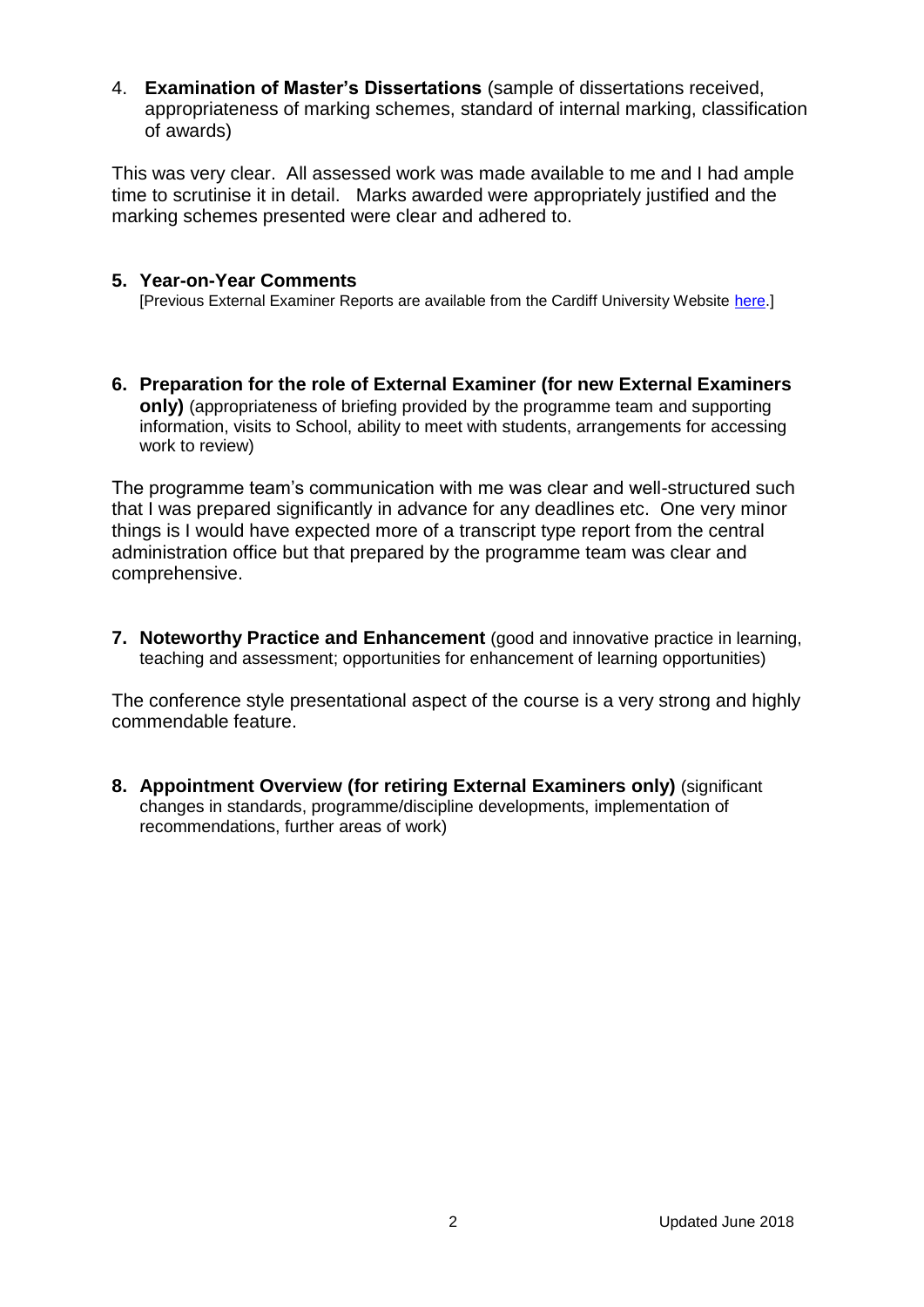# **9. Annual Report Checklist**

Please include appropriate comments within Sections 1-7 above for any answer of 'No'.

|                                                        |                                                                                                                                                             | <b>Yes</b><br>(Y) | <b>No</b><br>(N) | N/A<br>(N/A) |
|--------------------------------------------------------|-------------------------------------------------------------------------------------------------------------------------------------------------------------|-------------------|------------------|--------------|
| <b>Programme/Course information</b>                    |                                                                                                                                                             |                   |                  |              |
| 9.1                                                    | Did you receive sufficient information about the Programme and<br>its contents, learning outcomes and assessments?                                          | Y                 |                  |              |
| 9.2                                                    | Were you asked to comment on any changes to the assessment<br>of the Programme?                                                                             |                   | N                |              |
| <b>Commenting on draft examination question papers</b> |                                                                                                                                                             |                   |                  |              |
| 9.3                                                    | Were you asked to approve all examination papers contributing<br>to the final award?                                                                        | Y                 |                  |              |
| 9.4                                                    | Were the nature, spread and level of the questions appropriate?                                                                                             | Y                 |                  |              |
| 9.5                                                    | Were suitable arrangements made to consider your comments?                                                                                                  | Y                 |                  |              |
|                                                        | <b>Examination scripts</b>                                                                                                                                  |                   |                  |              |
| 9.6                                                    | Did you receive a sufficient number of scripts to be able to assess<br>whether the internal marking and classifications were appropriate<br>and consistent? | Y                 |                  |              |
| 9.7                                                    | Was the general standard and consistency of marking<br>appropriate?                                                                                         | Y                 |                  |              |
| 9.8                                                    | Were the scripts marked in such a way as to enable you to see<br>the reasons for the award of given marks?                                                  | Y                 |                  |              |
| 9.9                                                    | Were you satisfied with the standard and consistency of marking<br>applied by the internal examiners?                                                       | Y                 |                  |              |
| 9.10                                                   | In your judgement, did you have the opportunity to examine a<br>sufficient cross-section of candidates' work contributing to the<br>final assessment?       | Y                 |                  |              |
|                                                        | <b>Coursework and practical assessments</b>                                                                                                                 |                   |                  |              |
| 9.11                                                   | Was the choice of subjects for coursework and / or practical<br>assessments appropriate?                                                                    | Y                 |                  |              |
| 9.12                                                   | Were you afforded access to an appropriate sample of<br>coursework and / or practical assessments?                                                          | Y                 |                  |              |
| 9.13                                                   | Was the method and general standard of assessment<br>appropriate?                                                                                           | Y                 |                  |              |
| 9.14                                                   | Is sufficient feedback provided to students on their assessed<br>work?                                                                                      | Y                 |                  |              |
|                                                        | <b>Clinical examinations (if applicable)</b>                                                                                                                |                   |                  |              |
| 9.15                                                   | Were satisfactory arrangements made for the conduct of clinical<br>assessments?                                                                             |                   |                  | N/A          |
|                                                        | <b>Sampling of work</b>                                                                                                                                     |                   |                  |              |
| 9.16                                                   | Were you afforded sufficient time to consider samples of<br>assessed work?                                                                                  | Y                 |                  |              |
| <b>Examining board meeting</b>                         |                                                                                                                                                             |                   |                  |              |
| 9.17                                                   | Were you able to attend the Examining Board meeting?                                                                                                        | Y                 |                  |              |